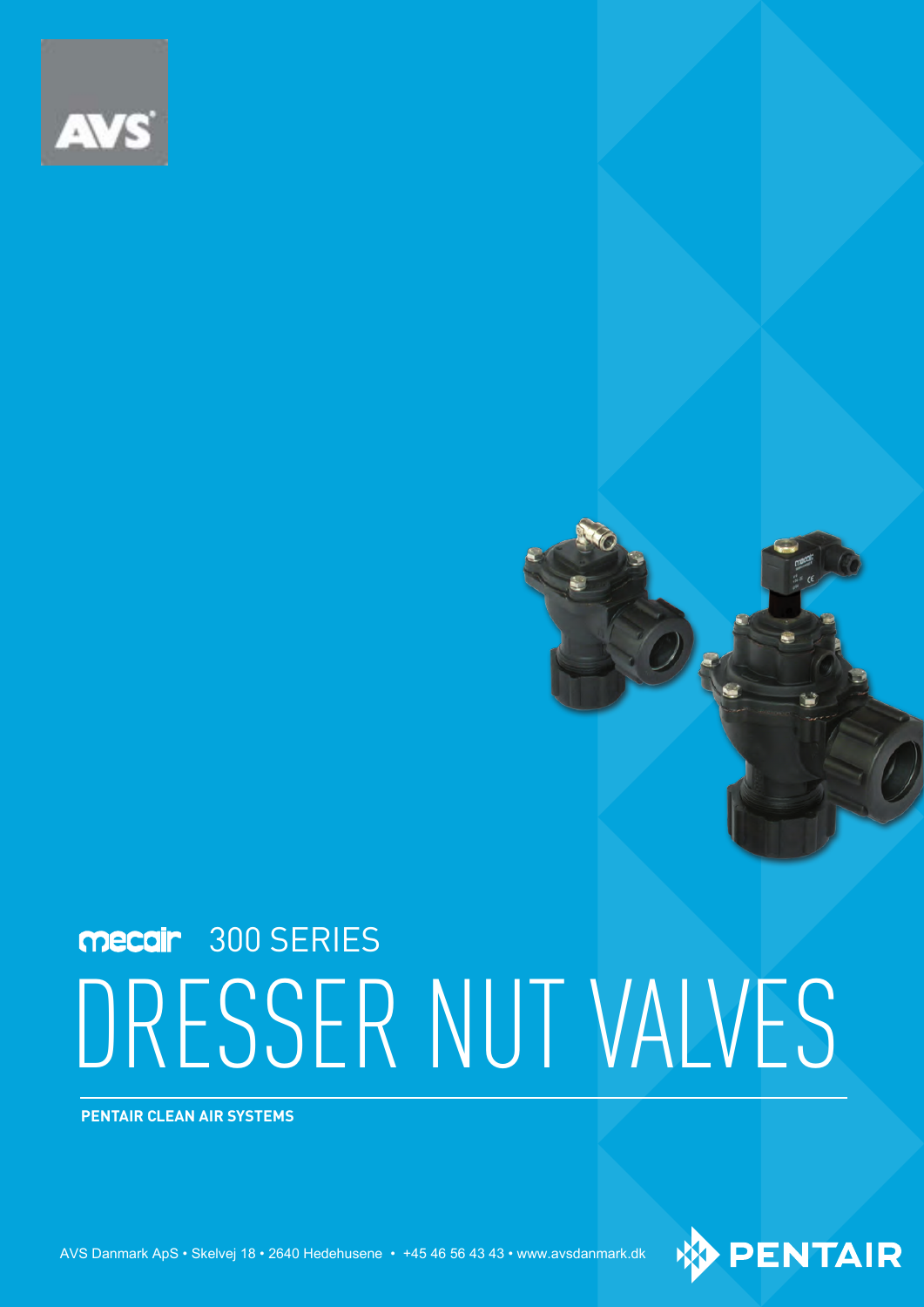## **MECAIR DRESSER NUT VALVES 300 SERIES**



## **DESCRIPTION**

The 300 SERIES is a range of diaphragm valves suitable for dust collector applications, in particular for reverse pulse jet filter cleaning of filter bags, cartridges, envelope filters, ceramic filters and sintered metal fibre filters. The 300 Series valve has the inlet port at 90° to the outlet port. These valves allow a very quick connection, by fitting directly to unthreaded pipes. These valves are available in three models: ¾″, 1″, 1½″. The 1½″ model is available in single and double diaphragm versions. The valves are constructed in diecast aluminium and have an anodised protection treatment which protects them from corrosive and environmental agents. Bolts and screws are in stainless steel.

The 300 Series is available in the following versions:

- VNP, with integrated solenoid pilot
- VEM, with remote pneumatic connection.

*Important: The installation of these valves should only be for pneumatic connection and not for mechanical fixing. We suggest that the pipe should butt up to the internal lip of the valve.* 

Upon request: Integral pilot valves with ATEX Certification: • ATEX II 3 D (94/9/CE); for the above approved model the correct code to use is VEM+PV 24 V/DCX (solenoid coil is 24 V-DC/18 W and DIN connector in conformity to the ATEX Directive 94/9/CE) (PLG11-ATEX). Remote pilot valves meet the requirements of: • ATEX II 2 GD when mounted with PXA Pilot or CXD Enclosure (94/9/CE).

| <b>GENERAL CHARACTERISTICS</b> |                                                                     |  |  |  |  |  |  |
|--------------------------------|---------------------------------------------------------------------|--|--|--|--|--|--|
| Fluids                         | Filtered air and oil free                                           |  |  |  |  |  |  |
| Diaphragm                      | Standard<br>Nitrile: -20°C/+80°C<br>Optional<br>Viton: -30°C/+200°C |  |  |  |  |  |  |
| Pressure range                 | From 0.5 to 7.5 bar                                                 |  |  |  |  |  |  |

| <b>CONSTRUCTION FEATURES - VALVE</b> |                              |  |  |  |  |  |  |
|--------------------------------------|------------------------------|--|--|--|--|--|--|
| Cover                                | Diecast aluminium (anodised) |  |  |  |  |  |  |
| Body                                 | Diecast aluminium (anodised) |  |  |  |  |  |  |
| Pilot base                           | Brass (chromed)              |  |  |  |  |  |  |
| Pilot                                | Stainless steel              |  |  |  |  |  |  |
| Diaphragm                            | <b>NBR</b>                   |  |  |  |  |  |  |
| Bolts and screws                     | Stainless steel              |  |  |  |  |  |  |
| Diaphragm backing disk               | Stainless steel              |  |  |  |  |  |  |
| Diaphragm spring                     | Stainless steel              |  |  |  |  |  |  |

## **ELECTRICAL CHARACTERISTICS – SOLENOID**

| Coil insulation            | Class H                                                                                                                                                                                                                                                                                                                             |
|----------------------------|-------------------------------------------------------------------------------------------------------------------------------------------------------------------------------------------------------------------------------------------------------------------------------------------------------------------------------------|
| DIN socket connector       | Pq9 connection (cable entry)                                                                                                                                                                                                                                                                                                        |
| DIN socket standard        | EN175301 - 803 (previously DIN 43650A) / A/ISO 4400                                                                                                                                                                                                                                                                                 |
| DIN socket optional        | 94/9/CE ATEX II 3GD T6                                                                                                                                                                                                                                                                                                              |
| Isolation class DIN socket | VDE 0110 - 1/89                                                                                                                                                                                                                                                                                                                     |
| DIN socket protection      | IP65 EN60529                                                                                                                                                                                                                                                                                                                        |
| Voltage range              | 12 V DC (supply +10% max.) 18 W<br>24 V DC (supply +10% max.) 18 W<br>48 V DC (supply +10% max.) 18 W<br>110 V DC (supply +10% max.) 18 W<br>24 V 50/60 Hz (supply +10% max.) 38/31 VA<br>48 V 50/60 Hz (supply +10% max.) 41/32 VA<br>115 V 50/60 Hz (supply +10% max.) 63/53 VA<br>220/240 V 50/60 Hz (supply +10% max.) 46/37 VA |

### Ambient temperature −20°C/+60°C

| <b>TYPE</b>   | <b>PORT</b><br>SIZE <sub>0</sub> | No.<br>DIAPH.  | <b>PRESSURE RANGE (BAR)</b> |      | <b>WEIGHT</b> | <b>COIL</b>    | <b>KV</b> | CVI  |  |
|---------------|----------------------------------|----------------|-----------------------------|------|---------------|----------------|-----------|------|--|
|               |                                  |                | min.                        | max. | kg            |                |           |      |  |
| <b>VNP306</b> | 3/4''                            |                | 0.5                         | 7.5  | 0.9           | <b>YES</b>     | 10        | 11.6 |  |
| <b>VNP308</b> | 1''                              |                | 0.5                         | 7.5  | 1.2           | <b>YFS</b>     | 21        | 24.4 |  |
| <b>VNP312</b> | 11/2''                           |                | 0.5                         | 7.5  | 2.2           | <b>YFS</b>     | 37        | 43.0 |  |
| <b>VNP314</b> | $1\frac{1}{2}$                   | $\mathcal{P}$  | 0.5                         | 7.5  | 2.3           | <b>YFS</b>     | 47        | 54.6 |  |
| <b>VEM306</b> | 3/4''                            | 1              | 0.5                         | 7.5  | 0.6           | N <sub>0</sub> | 10        | 11.6 |  |
| <b>VFM308</b> | 1''                              |                | 0.6                         | 7.5  | 0.9           | N <sub>0</sub> | 21        | 74.4 |  |
| VFM312*       | 11/2''                           | 1              | 0.5                         | 7.5  | 1.9           | N <sub>0</sub> | 37        | 43.0 |  |
| <b>VEM314</b> | 11/2''                           | $\mathfrak{D}$ | 0.6                         | 7.5  | $\mathcal{P}$ | N <sub>0</sub> | 47        | 54.6 |  |

### **HOW TO ORDER**

**Part Number Code:**

**N** VNP – with integral pilot<br>**E** VEM – without pilot **E** VEM – without pilot



**Valve connection diameter**

**Valve**

**3**

"300 Series"

- $06 = \frac{3}{4}$ •  $\overline{08} = 1$
- 12 = 1½″ (single diaphragm) 14 = 1½″ (double diaphragm)

**Voltage and frequency required**

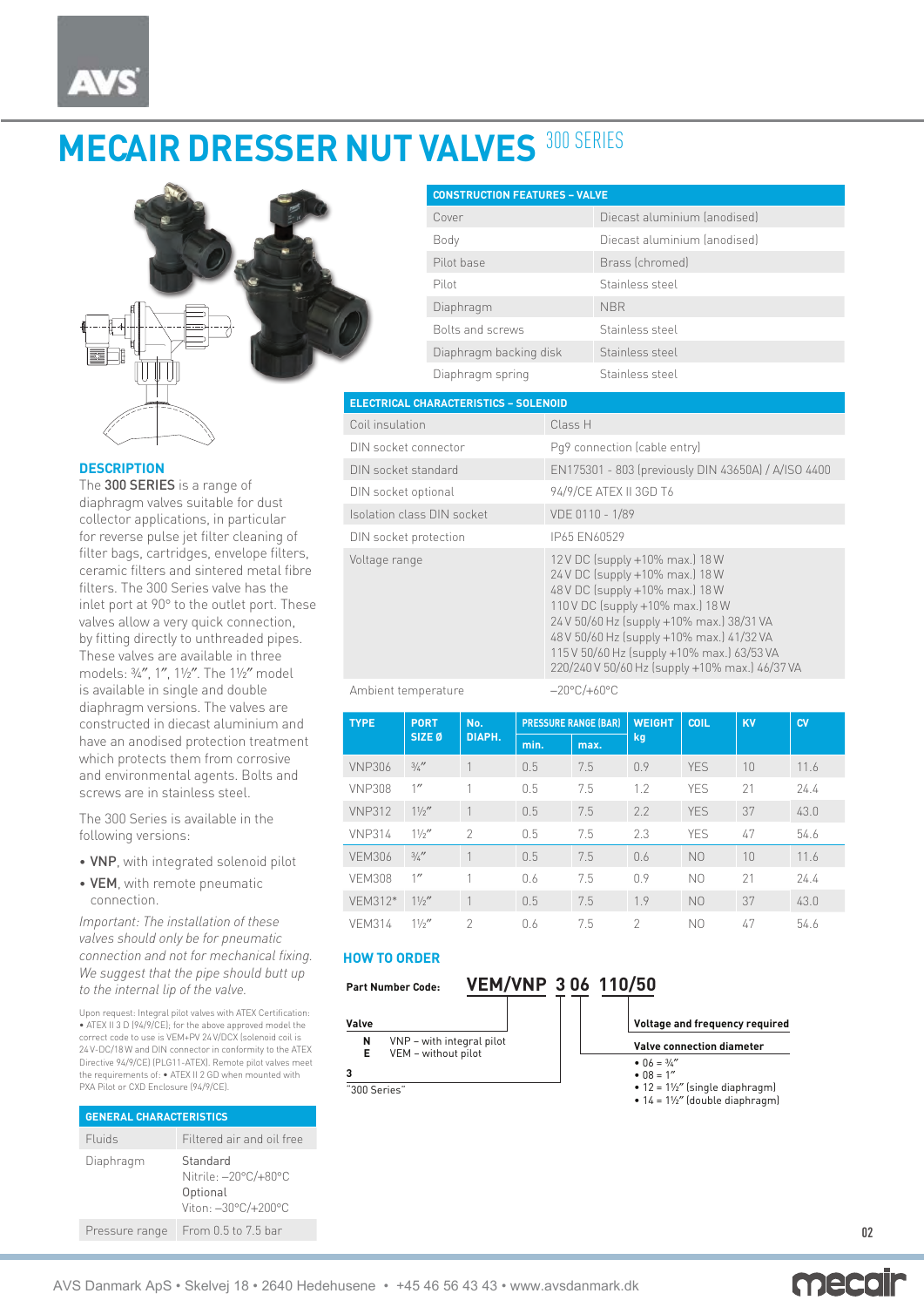## **MECAIR DRESSER NUT VALVES 300 SERIES**

## **DIMENSIONS**



| <b>MODEL</b>   | ØA     | B   | c   | Ð  | E   | Æ   | <b>WEIGHT</b><br>kg | <b>MODEL</b>   | -E  | ØL            | <b>WEIGHT</b><br><b>KG</b> | <b>PRESSURE RANGE</b><br>(BAR) |      | No.<br>DIAPH. |
|----------------|--------|-----|-----|----|-----|-----|---------------------|----------------|-----|---------------|----------------------------|--------------------------------|------|---------------|
|                |        |     |     |    |     |     |                     |                |     |               |                            | min.                           | max. |               |
| <b>VNP 306</b> | 3/4''  | 77  | 108 | 67 | 167 | 60  | 0.90                | <b>VEM 306</b> | 107 | $\frac{1}{4}$ | 0.60                       | 0.5                            | 7.5  |               |
| <b>VNP 308</b> | 1''    | 90  | 128 | 80 | 183 | 74  | 1.20                | <b>VEM 308</b> | 123 | $\frac{1}{4}$ | 0.90                       | 0.5                            | 7.5  |               |
| <b>VNP 312</b> | 11/2'' | 114 | 176 | 99 | 220 | 135 | 2.20                | <b>VEM 312</b> | 160 | $\frac{1}{4}$ | 1.90                       | 0.5                            | 7.5  |               |
| <b>VNP 314</b> | 11/2'' | 114 | 76  | 99 | 252 | 35  | 2.30                | <b>VFM 314</b> | 192 | $\frac{1}{4}$ |                            | 0.5                            | 7.5  |               |

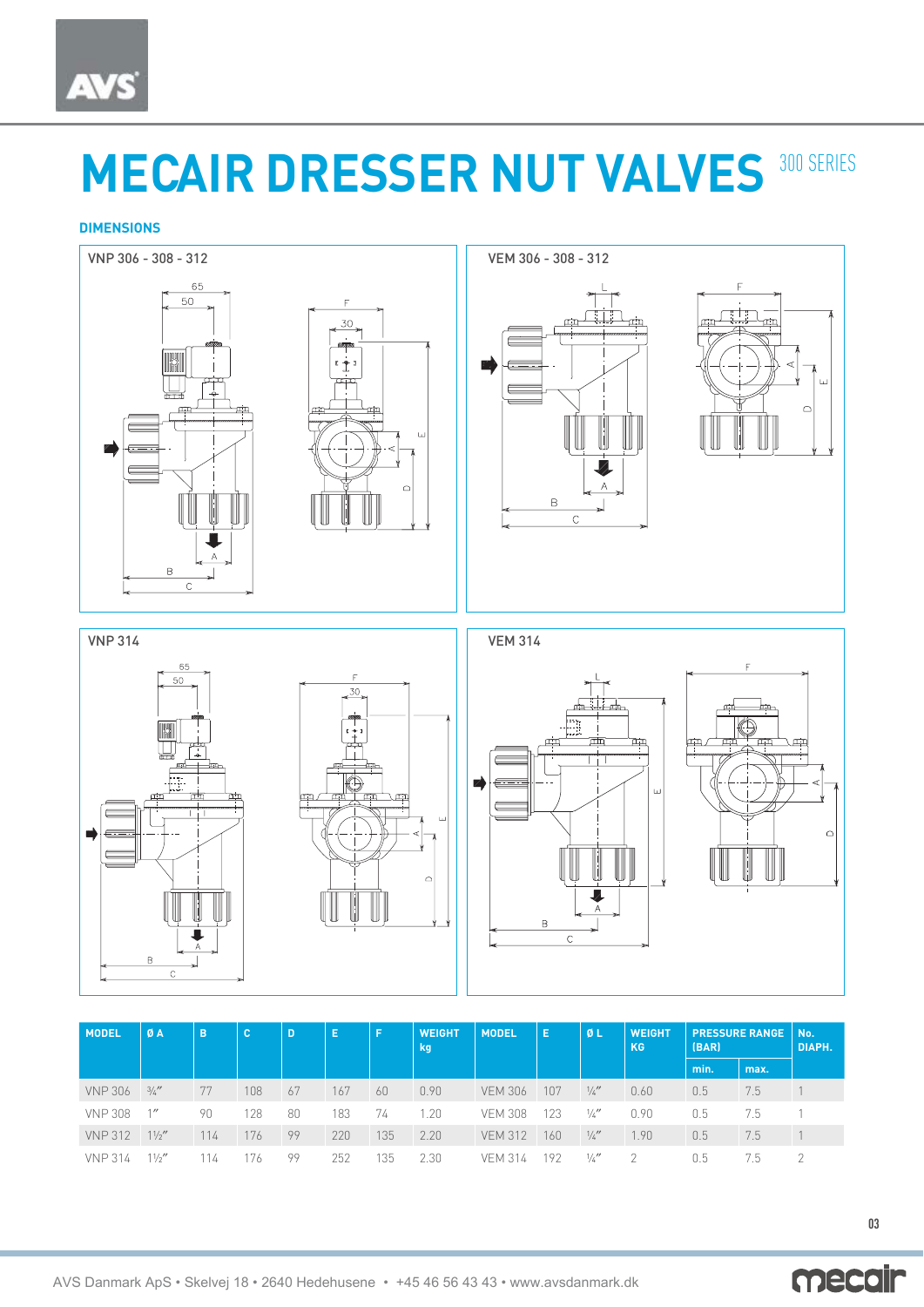## **MECAIR DRESSER NUT VALVES** 300 SERIES

**SPARE PARTS**



## **STANDARD VERSION**

|          | <b>POS</b> | <b>DESCRIPTION</b>                               | <b>CODE</b>                              |
|----------|------------|--------------------------------------------------|------------------------------------------|
| Standard |            | a) Solenoid (*)                                  | a) KIT SB4 - / $(*)$                     |
|          |            | b) Pilot group complete with<br>base and ferrule | b) KIT CP1/4                             |
|          |            |                                                  | c) DIN connector<br>PG9EN175301-803 IP65 |



## **OPTIONAL VERSION**

|              | POS: | <b>DESCRIPTION</b>                                   | <b>CODE</b>        |
|--------------|------|------------------------------------------------------|--------------------|
|              |      | a) Solenoid (*)                                      | a) KIT SB4 -24/DCX |
| ptional<br>ō |      | b) Pilot group complete with<br>base and ferrule     | b) KIT CP1/4       |
|              |      | c) DIN connector (3GD IP65 T6)   c) KIT PLG11 - ATEX |                    |

(\*) Specify voltage and frequency.

Version in conformity to European Directive 94/9/CE ATEX (cod. KIT PV-24/DCX)

| <b>POS</b>                         | <b>DESCRIPTION</b>                                              | <b>CODE</b>                   |                            |                                  |                                |  |  |
|------------------------------------|-----------------------------------------------------------------|-------------------------------|----------------------------|----------------------------------|--------------------------------|--|--|
|                                    |                                                                 | VEM/VNP306                    | VEM/VNP308                 | VEM/VNP312                       | VEM/VNP314                     |  |  |
|                                    | Pilot group complete with solenoid (*)<br>and DIN connector     | KIT PV - $\ldots$<br>$(*)$    | KIT $PV - 0.1$<br>$[\ast]$ | KIT PV - $\ldots$<br>$(*)$       | KIT $PV - 0.1$<br>$(*)$        |  |  |
| $a+b+4$                            | Pilot group complete with solenoid (*),<br>top cover and screws | $KIT PVM06 - 1/1.$<br>$[ * ]$ | KIT PVM08 - /<br>$[ * ]$   | $KIT$ PVM12 - $.$ / $.$<br>$(*)$ | $KIT$ PVM06 - $1.1$<br>$[ * ]$ |  |  |
| $\mathcal{P}$                      | Valve body                                                      | KIT M100203                   | KIT M100206                | KIT M100213                      | KIT M100213                    |  |  |
|                                    | Intermediate cover (double diaphragm)                           | $\hspace{0.05cm}$             |                            |                                  | KIT M310098                    |  |  |
| 4                                  | Top cover                                                       | KIT M110082                   | KIT M110086                | KIT M110092                      | KIT M110082                    |  |  |
| 5                                  | Diaphragm                                                       | KIT DB 16/G                   | KIT DB 18/G                | <b>KIT DB 112/G</b>              |                                |  |  |
| 5                                  | Viton Diaphragm                                                 | KIT DB 16V/S                  | KIT DB 18V/S               | KIT DB 112V/S                    |                                |  |  |
| $5+6+Spring$                       | Diaphragm (main and secondary)                                  |                               |                            |                                  | <b>KIT DB 114/C</b>            |  |  |
| 5+6+Spring                         | Viton Diaphragm (main and secondary)                            |                               |                            |                                  | KIT DB 114V                    |  |  |
| 8                                  | Dresser nut                                                     | KIT M150022                   | KIT M150024                | KIT M150026                      | KIT M150026                    |  |  |
| 9                                  | Dress nut insert                                                | KIT M620013                   | KIT M620014                | KIT M620015                      | KIT M620015                    |  |  |
| 10                                 | Conic seal for dresser nut                                      | KIT M330202                   | KIT M330203                | KIT M330204                      | KIT M330204                    |  |  |
| (*) Specify voltage and frequency. |                                                                 |                               |                            |                                  |                                |  |  |

(\*) Specify Voltage and Frequency